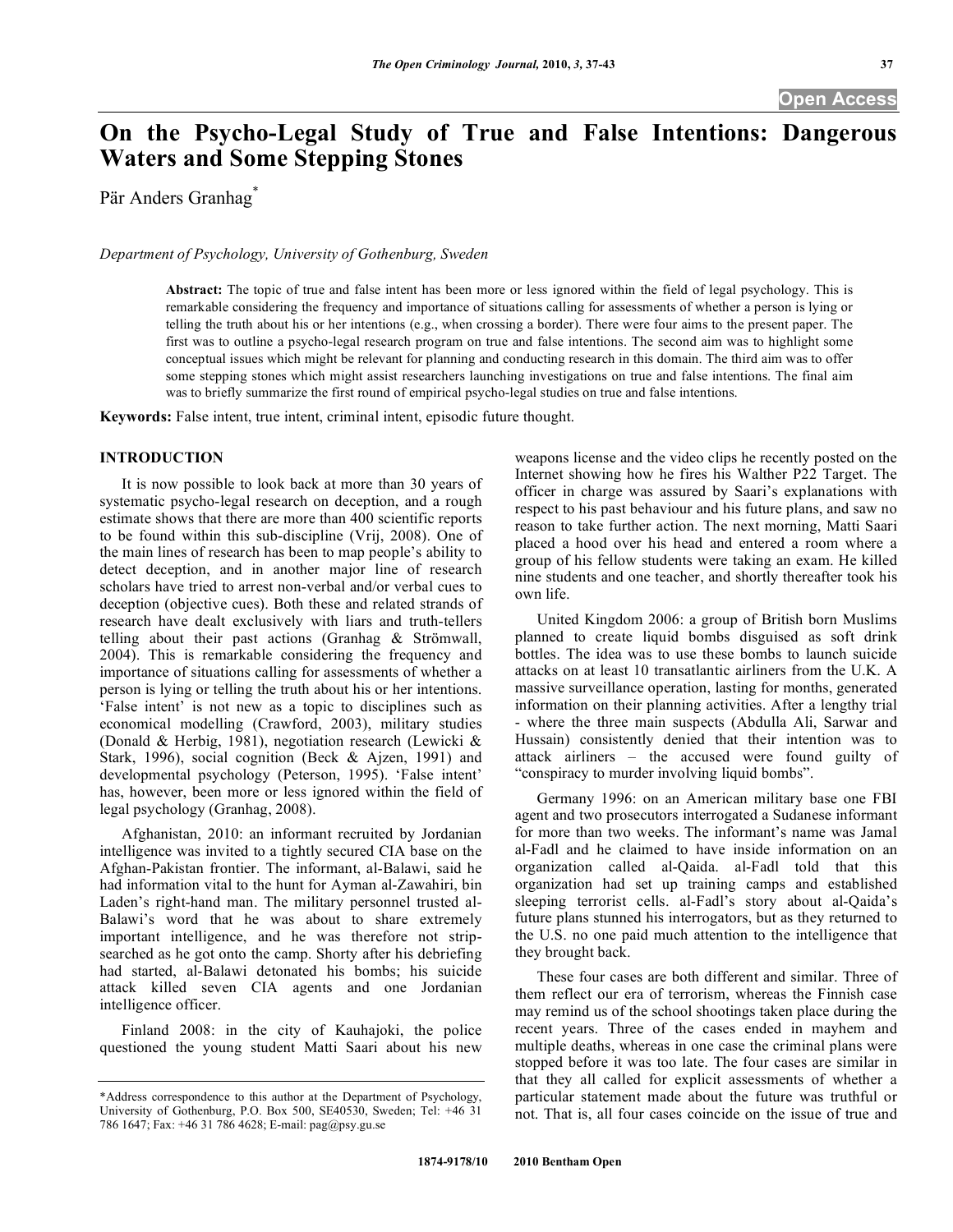false intent. These and many related cases make evident that the societal value of an increased accuracy in interrupting criminal acts planned - but not yet committed - can not be overstated. Differently put, it is an enormous challenge for psycho-legal researchers to develop tactics and techniques which could be of assistance when having to discriminate between true and false intentions.

 This paper have four main objectives; (1) to sketch a psycho-legal research program on true and false intentions; (2) to acknowledge some conceptual issues relevant when planning and conducting such research, and to warn against some issues that might mislead scholars entering this area; (3) to offer some stepping stones that might be of assistance to investigations launched in this domain; and (4) to summarize the first round of studies taking a psycho-legal perspective on true and false intentions.

### **DEFINING INTENTION**

 A natural starting point is to agree upon what the term 'intention' denotes. One way forward is to consult current research on social cognition; and one will then quickly learn that 'intention' refers to an agent's mental state preceding a corresponding action (Malle, Moses & Baldwin, 2003). On the most basic level we will also learn that intention is not the same as intentionality (actions done on purpose). At the next level of the analysis we are told that 'intention' is not the same as 'desire' (Malle *et al*. 2003). That is, intentions are directed at the intender's own action (many desires are not), and the intentions tend to come with a strong commitment (which many desires lack). In addition, many intended actions are based on some amount of planning (many desires are not).

 The above might be helpful, but still leave us with 'intention' as a rather loose concept. For example, the message from social cognition does not put any restrictions as to the spatial and temporal aspects of the intended act. That is, not much is said with respect to the question of 'where' and 'when'. A planned act might be performed within the next hour or a year from when it was planned. Furthermore, it could be that the issues of what (how), where and when are intertwined, and therefore decided upon in the very same act of planning. But it might also be that the forming of the intended act is done separately from the 'when' and 'where', and that the exact time (or place) for the intended act is decided upon at a later stage (or that information on when is provided by someone else than the actual intender). Furthermore, the intended final act may require a step-by-step procedure, whereof none, some or all separate preceding acts are criminal.

 The research program sketched in this paper will deal with single acts that are planned to be performed in a specific situation and in the very near future. The program deals only with situations for which the 'what' (how), 'when' and 'where' is decided upon in one single act of planning by the intender. Hence, the current program aims to inform on situations where the intender who is under suspicion (and interrogated) has already decided what he or she will do, how she or he will do it, as well as where and when the act will take place. This puts a clear limitation to the current approach. On the other hand, the current program bears on situations which are highly relevant for many

intelligence and security settings. That is, situations where the task is to assess whether a person is lying or telling the truth about the intentions that he or she is stating.

 As will be explicated below, the task of (a) assessing whether a person is lying or telling the truth about his or her intentions is a task very different from (b) trying to read a person's true intention or, for that matter, (c) deciding upon who – of a number of persons – is the one who intends to commit a certain hostile act. Task (b) pertains to different forms of so-called mindreading (e.g., Goldman, 2006; Malle & Hodges, 2005), and task (c) demands that the investigators hold detailed and reliable intelligence on that particular act is about to be executed at a certain time and place. The current research program is first and foremost occupied with task (a).

#### **DANGEROUS WATERS**

 To reiterate, a successful psycho-legal investigation on intentions can not afford any misconceptions with respect to the definition of intent. There are however not only definitional issues to bear in mind navigating these waters. Below, I will briefly discuss three issues which may cause problems when approaching this topic; (1) deciding on the proper research question (2) the dilemma of ground truth and (3) how to experimentally study true and false intentions.

 *The research question.* As already said, the topic of intent is under-researched in legal psychology and there is a multitude of questions to be addressed. The fact that the field is wide open for research is in many ways positive, but this may also come with some potential problems. First, it might be difficult to chisel out the different research questions that need to be addressed, and to keep them separate. Second, the proper order in which to address the most basic questions might not be very evident. Furthermore, to find the most appropriate method/s to address each research question might be a challenging task.

 A helpful starting point for many research programs might be to decide which questions should be left out. For the current context, consider the following two questions: (1) How do one best predict whether a stated intention will be executed?, and (2) How are criminal intentions formed? It is obvious that both these questions are related to the topic of true and false intentions. However, the first question draws on prospective memory and intention implementation (e.g., Gollwitzer, 1999), and the second question is related to goals and the preceding planning processes (e.g., Morris & Ward, 2005). It is easy to grasp that each of these questions demand separate research programs.

 To be clear on which questions to save for future investigations is important, but not enough. Below I will offer a note on how a research program might be further delineated. In short, I will argue that one need to be clear on whether the program is chiefly on (a) concealed intentions, (b) criminal intentions or (c) false intentions; and to what extent the program will be concerned with non-criminal intentions.

 To conceal is one of the most basic forms of lying (Vrij, 2008). To conceal the truth is sometimes put in contrast to outright lies, and the person who conceals the truth can lie without using many (or even any) words. Recently, Burgoon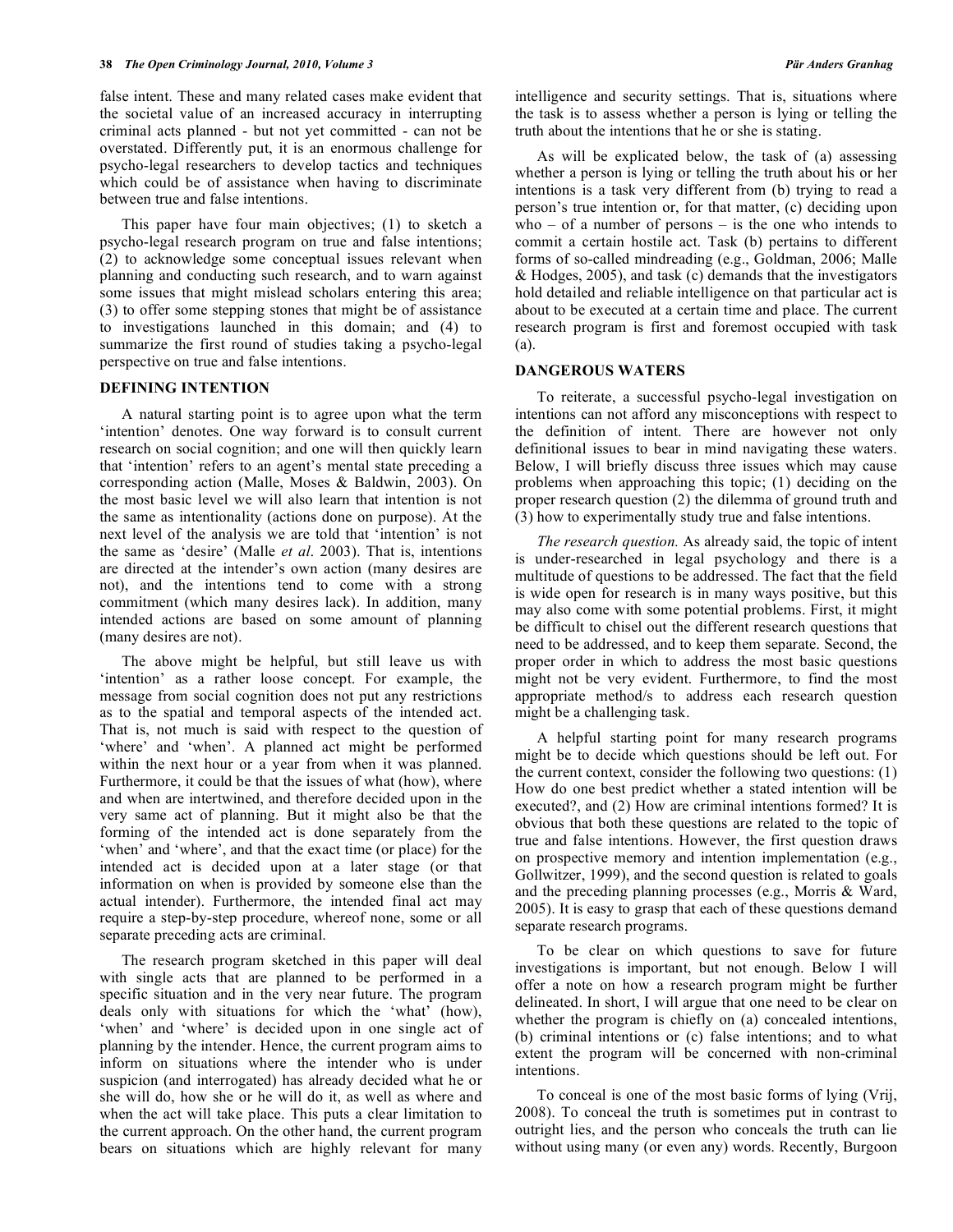and her colleagues (2009) presented an investigation on intent, with the aim to elicit knowledge applicable for transportation screening. Their multidisciplinary investigation used 'concealment' as its core concept. In my view, concealment is a somewhat problematic concept in this context. It is of course true that a person inclined for a future criminal act wants to conceal his or her intention. But the term 'concealment' fails to send a clear message with respect to the research question under examination. First, a person inclined for a criminal act might decide to avoid talking about his or her intentions all together, or to state a false intention in order to mask his or her criminal intention. As soon as a false intention is stated the object under study becomes unclear: is it the concealed (criminal) intention, the stated (false) intention, or both? In brief, to try to detect criminal intent and to try to detect false intent are two distinctly different tasks. Second, if choosing 'concealment' as the central concept one needs to make a clear distinction between (a) situations in which the investigator knows what is concealed, but does not know who is the one concealing (i.e., the question to answer is 'who is the one who will do 'x'?') and (b) situations in which the investigator has very little prior knowledge about the intended act as such, but suspect that a particular individual is about to perform a criminal act of some sort (i.e., the question to be answered is 'what is the intention of this particular individual?').

 The aim of the suggested program is to learn about the trademarks of statements expressing true intentions and statements expressing false intentions, and – in the next instance – to provide information on how to best discriminate between true and false intentions. Hence, the present approach differs on two important aspects from the approaches that depart from 'concealment' and/or 'criminal intent'. First, the program aims at finding ways to assess the veracity of a statement expressing an intention, the main objective is not to be able to say anything significant about an intention which is concealed. Second, the program emphasizes the trademarks of true intentions to the same extent as it emphasizes the trademarks of false intentions, this whereas the trademarks of true intentions are downplayed in the approaches that depart from 'concealment' and/or 'criminal intent'. Differently put, the current approach is inspired by the following analogy: in order to decide whether a coin is false, one need to be able to recognize a true coin.

 Finding ways to detect false (and criminal) intent is highly relevant for end-users like security and intelligence personnel (e.g., Andrew, Aldrich & Wark, 2009; Godson & Wirtz, 2002). The fact that practitioners and policy-makers have shown interest in this new line of research, and that they are willing to provide financial support is good news, but this also calls for researchers carefully avoiding having practitioners formulating their research agendas. Obviously, researchers in the field should be open to the problems raised by practitioners, but it would be a serious mistake to let the same practitioners decide on how to organize and conduct the research that need to follow. In short, there is still a long distance to travel before psycho-legal scholars can provide constructive advice on how to reliably discriminate between true and false intentions, and an even longer distance (I would estimate) before they are in a position to offer any precise advice on how to spot criminal intent. For the time

being researchers should concentrate on: (1) organizing their research agendas in order to address the more basic issues within this new field, (2) drawing on established psychological theory when conducting such research, and (3) warning against the many quick-fixes and pseudo-scientific techniques that promise to spot criminal intent; such techniques are too often sparked by strong commercial motives (for such warnings, see e.g. Honts *et al*., 2009; Meijer *et al*., 2009).

 *Ground truth*. My interest in true and false intentions have been met with comments like "Sounds difficult - how can one ever say anything reliable about other people's intentions?". Such a reaction is sound. The issue raised is the issue of 'ground truth'. Simply put, in order to be able to do solid scientific work on deception one needs to find ways to establish that the statements classified as lies really are lies, and that the statements classified as truthful really are truthful. In paradigmatic laboratory-based deception research the issue of ground truth is rarely a problem. However, in field studies the same issue often poses major difficulties (Vrij, 2008). For example, could we know whether a suspect who denies having committed a particular crime is telling the truth or lying? Ground truth is an important issue irrespective of temporal direction (past or future).

 The issue of ground truth might make it very difficult to conduct sound field studies on true and false intentions. Consider for example a person who, at a certain point in time (t1), expresses the intention of X to be carried out at time (t2). The person then at t2 does Y instead of X. The person did not follow through the intention stated at t1; but still it might be very difficult to decide whether he or she was lying at t1. It might be that the person was lying (stating X in order to mask the true intention Y), but it could also be that he or she was truthful at t1, and later decided to go for Y instead of X. I am not arguing that psycho-legal field studies on intent are impossible to conduct, only that such research might be very difficult.

 Ground truth might also be a problem in laboratory research on intentions, and the difficulties will probably vary with the research question under examination. I think it is reasonable to argue that investigations pertaining to 'false intent' put less demand on ground truth than investigations pertaining to 'criminal intent'. For the former situation one needs to find ways to establish whether a stated intention was actually truthful or deceptive (which might not be very easy). The latter situation, however, might be even more problematic as it demands not only to have established ground truth with respect to the stated intention, but also with respect to true (criminal) intention. In essence, to study 'false intent' one needs to know the ground truth with respect to the stated intention; in order to study 'criminal intent' one also need to be able to unmask the intention that is concealed. In the present paper I discuss intentions with respect to laboratory based research, and below I will outline one way how to reach ground truth in such research.

 *The experimental set-up*. First and foremost the experimental set-up should accommodate the basic trademarks of intent. That is, the participants should be given time to plan their future acts. A possible way forward might be to instruct half of the participants to plan a mock-criminal act of some sort (e.g. placing illegal material in a shopping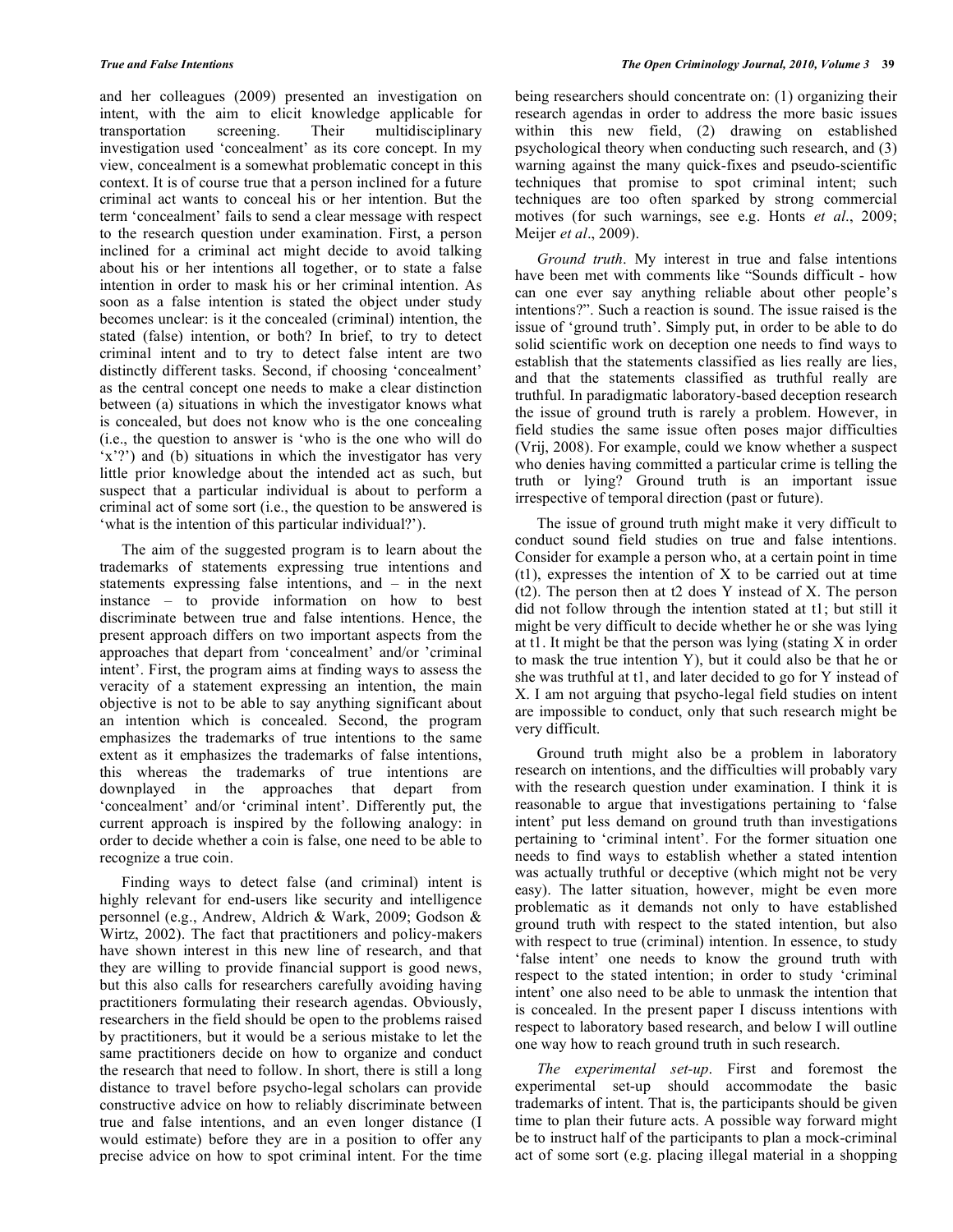mall). In addition they should be instructed to plan a coverstory to be used if they are intercepted before having executed their planned task. The remaining half of the participants should plan to execute a non-criminal act. Ideally, this non-criminal act should be structurally similar to the mock-criminal act (e.g. visiting a mall to shop). Furthermore, what the participants plan should be directed towards their own actions (e.g., they should not make a plan for someone else). The participants should be committed to their planning. If possible, they should receive bogus information that will convince them that they actually will carry out their planned task. A clever manipulation check might reveal whether or not the participants believed that they were to carry out the task that they have planned.

 Note that although the forming of a mock-criminal intention can be viewed as an inherent part of the suggested experimental set-up; this mock-criminal intention is *not the object under study*. The mock-criminal intention is there only to evoke the need for a cover-story (i.e., as a reason to express a false intention). In brief, the aim of the above experimental set-up is to study true and false intentions, not to study the detection of criminal intentions.

 After the planning phase follows the interception phase. That is, before the participants will have the chance to execute their planned task they will be stopped and put through questioning. In this interview the participants who had planned a non-criminal act should tell the truth (their responses will then be analyzed under the heading 'truthtellers'), and the participants who had planned a mockcriminal act should use their cover-story to mask their criminal intentions (their responses will then be analyzed under the heading 'liars'). In brief, truth-tellers and liars should have the same goal for the interview; to try to convince the interviewer that they are telling the truth. The interview could come in many different forms, but preferably it will cover both the suspect's intentions and the planning phase during which the intentions were formed.

### **SOME STEPPING STONES**

 As been reviewed above there are several problems to overcome in order to properly study true and false intentions. But there is also possible assistance in the form previous psychological research, and below I discuss three domains on which psycho-legal investigations on true and false intentions might draw; (1) planning; (2) episodic future thought, and (3) suspects' counter-interrogation strategies.

 *Planning.* A first possible stepping stone might be to acknowledge that intent is closely related to planning. Planning is often described as a multi-component process, operating at various levels. The present research program draws on higher order planning, i.e., planning the 'what', 'how', 'where' and 'when' (Morris & Ward, 2005). Obviously, not all intentions need planning (e.g., script-like routine activities like doing the laundry may not require any particular planning). However, situations for which the current program has relevance are situations for which the intender is very likely to have planned; e.g., crossing a border, to departure from an airport, applying for a new passport, signing up for specialist training, or purchasing a weapon.

 The fact that many intentions are preceded by planning has a number of important implications. First, if the planning leaves some sort of trace, for example web-browser history, this trace could be collected and used strategically during an interview. Second, there is research showing that people who make specific plans for the future do not simply memorize their plans (Watanabe, 2005). Many of them can testify to that they – during their planning - 'pre-experienced' the future event. That is, that they activated concrete mental images of the future. How people mentally simulate hypothetical future scenarios represents a relatively new area of interest in both psychology and cognitive neuroscience (Schacter, Addis & Buckner, 2008, Markman, Klein & Suhr, 2009). This development is in full accord with the concept of the 'prospective brain'. That is, the idea that a crucial function of the brain is to use stored information to imagine, simulate and predict possible future events (Schacter, Addis & Buckner, 2007). The ability to imagine personal future episodes is variably referred to as 'episodic future thought' (Atance & O'Neill, 2001), 'simulation' (Schacter & Addis, 2007) or 'prospection' (Buckner & Carroll, 2007). For the present paper I will use the term 'episodic future thought'.

 *Episodic Future Thought* (EFT) represents the ability to mentally pre-experience a one-time personal event that may potentially occur in the future. This just as episodic remembering is an act of re-experiencing instances of one's personal past (e.g. Tulving, 1983). Differently put, EFT represents an expression of episodic memory, i.e., episodic memory provides the building blocks from which episodic future thoughts are constructed (Schacter & Addis, 2007). This claim is supported by a number of brain imaging studies showing that neural regions known to underlie the retrieval of past personal memories are similarly engaged by the act of episodic future thought (e.g., Addis *et al*, 2007). Although research on EFT is a emerging area of interest, a considerable amount of data has already been accumulated (Szpunar, 2010). In brief, the concept of EFT have been examined from a number of different perspectives, such as neuroimaging (e.g., Addis & Schacter, 2008), neuropsychological (e.g., Hassabis & Maguire, 2007) and behavioural (e.g., Szpunar, 2010).

 There are a number of features typically following EFT (for more details on this see, Szpunar, 2010). The perhaps most basic of these features is the activation of one or several vivid mental images. Different lines of research converge on the assumption that EFT is a core component in the forming of true intentions (Schacter *et al*., 2008). Underscoring this are the facts that EFT occurs during planning (intent also demands planning), and that EFT is evoked by events of self-relevance (intent also relates to personal events of relevance). In essence, by arresting the features typically following EFT – features which are detectable in a verbal statement expressing true intent - one will be better equipped in identifying statements lacking the EFT features (as will be discussed below, statements expressing false intent are not assumed to be coloured by the typical EFT features).

 When organizing the empirical research on EFT, two different areas emerge as particularly relevant for the current research program: Studies on the neural characteristics of EFT (e.g., Addis *et al.*, 2007), and the content and the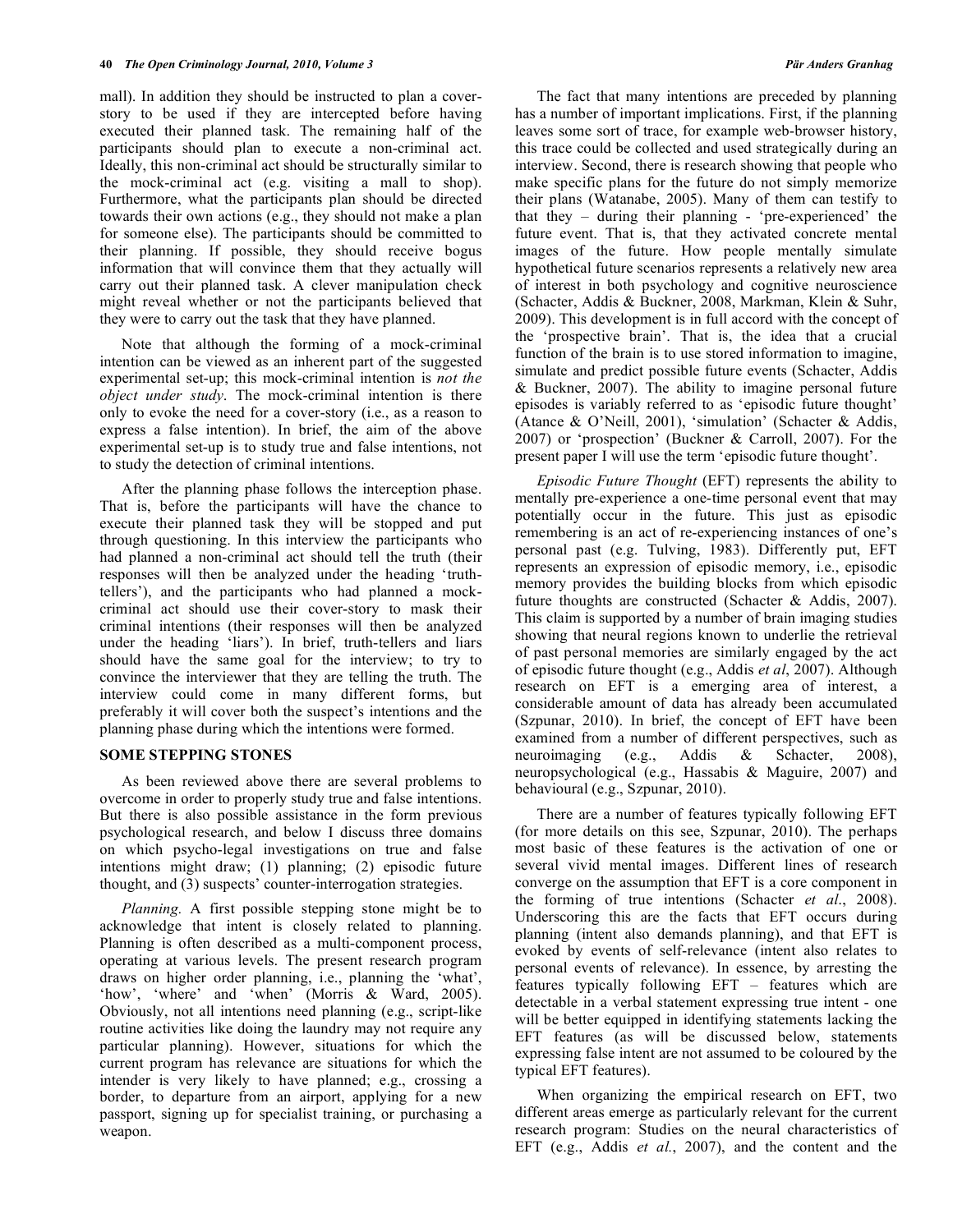phenomenological characteristics of EFT (e.g., Hassabis & Maguire, 2007). Research on the content has consistently shown that EFT revolves around short-term concerns and that it typically can be characterized by familiar contextual information (D'Argembeau & Van der Linden, 2004). Recent research using neuroimaging methods (fMRI) has advanced these findings by showing that EFT can be parsed into (a) a construction phase, where the participants generate a personal future episode (e.g. a soccer game); and (b) an elaboration phase, where the participants elaborate on the specific details of the future event (e.g., fights, goals, a shouting crowd). Recently, Hassabis and Maguire (2007) suggested 'scene construction' to be the central feature of the construction phase, and defined it as to include the integration of information into "[…] a coherent spatial context, and online maintenance for later manipulation and visualization including possible viewpoint transformation" (p. 301). Differently put, scene construction provides the 'where' for the 'what' to occur in.

 For the present program it is also important to acknowledge the link between 'scene construction' and 'navigation'. Navigation (topographic orientation) refers to route planning and way finding, and involves simulating another view and/or a mental mapping of the environment (Buckner & Carroll, 2007). In brief, both scene construction and navigation are essential in the process of taking (or shifting between) alternative viewpoint representations, such as for example a third-person (observer) perspective or a first-person (own) perspective.

 The notion of 'scene construction' is assigned special status as it makes the act of EFT concrete, and draws attention to the cognitive traces that EFT might leave; the output to be reflected in a subsequent verbal statement. In addition, scene construction is strongly related to the concepts of viewpoint and navigation. In turn, 'viewpoint representation' fits nicely with cutting edge psycho-legal research showing that liars' (*vs* truth-tellers') statements tend to be characterized by a third-person perspective (Vrij *et al*., 2009). Furthermore, 'navigation' fits well with research showing that liars (*vs* truth-tellers) have a much more difficult time reconstructing a scene when having to draw, than when having to describe it verbally (Vrij, *et al*., 2010).

 EFT research shows that temporally distant (*vs* close) events are often represented with an observer (third-person) perspective (D'Argembeau & Van der Linden, 2004). Considering that the third-person perspective has been seen as serving as a distancing mechanism, it is interesting to note that liars have been found to appear as more distant than truth-tellers (DePaulo and colleagues, 2003). Hence, it is of both theoretical and practical interest to examine further how the expressed viewpoint representation is moderated by truth status.

 In brief, I argue that EFT might be a valuable concept for understanding the processes behind forming true intentions, and as argued above, to learn about the trademarks of true intentions might be necessary in order to detect false intentions. In the next section a few lines will be offered on why I think that statements expressing false intentions are not as closely related to EFT as are statements expressing true intentions.

 *Liars' counter-interrogation strategies*. Both theoretical accounts (Granhag & Hartwig, 2008), as well as empirical work (Hartwig, Granhag, & Strömwall, 2007; Vrij *et al*., 2009), support the notion that lying suspects use different counter-interrogation strategies than innocent suspects. In essence, guilty suspects' strategies seem to be more characterized by aversion, resulting in more avoidant strategies. Innocent suspects' strategies, on the other hand, seem to be coloured by the belief in a just world (Lerner, 1980) and/or the illusion of transparency (Savitsky & Gilovich, 2003), resulting in much less avoidant strategies.

 Translated to the current context it is expected that a person inclined for a criminal act, and who therefore need to construct a cover-story in order to mask his or her true (criminal) intentions, will evoke mental processes that are very different from episodic future thoughts. It is assumed that the construction of a convincing cover-story will be characterized by information management; specifically (a) the anticipation of the questions asked if intercepted and (b) the production of ready-made answers to these anticipated questions. Importantly, the core assumption is that the construction of ready-made answers to anticipated questions will not evoke EFT to the same extent as the forming of true intentions. The principle argument to back this up is that there is no real intention to carry out the actions described in a cover-story. That is, a cover-story does not fulfil the basic set of criteria for a true intention, e.g., that an intention should be directed at one's own actions and come with a strong commitment (Malle *et al*., 2001). The planning of a cover-story might evoke EFT, but only in relation to the specific circumstances surrounding a situation where the cover-story is used (e.g., the specific time and place when having to try to deceive another person). Differently put, the persons own actions and commitments are, if anything, related to the purpose of the cover-story (to falsely convince), and not to the content of the cover-story (as the actions described will not be executed).

### **THE FIRST ROUND OF EXPERIMENTAL STUDIES ON TRUE AND FALSE INTENTIONS**

 To my knowledge there are so far only four papers examining true and false intentions. Specifically, for each of these papers the authors have collected one set of statements for which the participants lie about their intentions (lying suspects), and one set of the statements for which the participants tell the truth about their intentions (truth-telling suspects). In the next phase these sets of statements are compared in order to map potential differences.

 The first study, conducted by Aldert Vrij and his colleagues (in press, a), was carried out at an international airport in the U.K. The study showed that passengers who lied about their intentions (what they were going to do when arriving at their final destination) came up with statements that were less plausible than, but equally detailed as, statements from passengers who told the truth. The study also showed that the two interviewers who elicited the statements could discriminate between lies and truths with about 70% accuracy.

 In the second study the same team of researchers had serving military and police officers acting as undercover agents, each of them meeting both hostile and friendly agents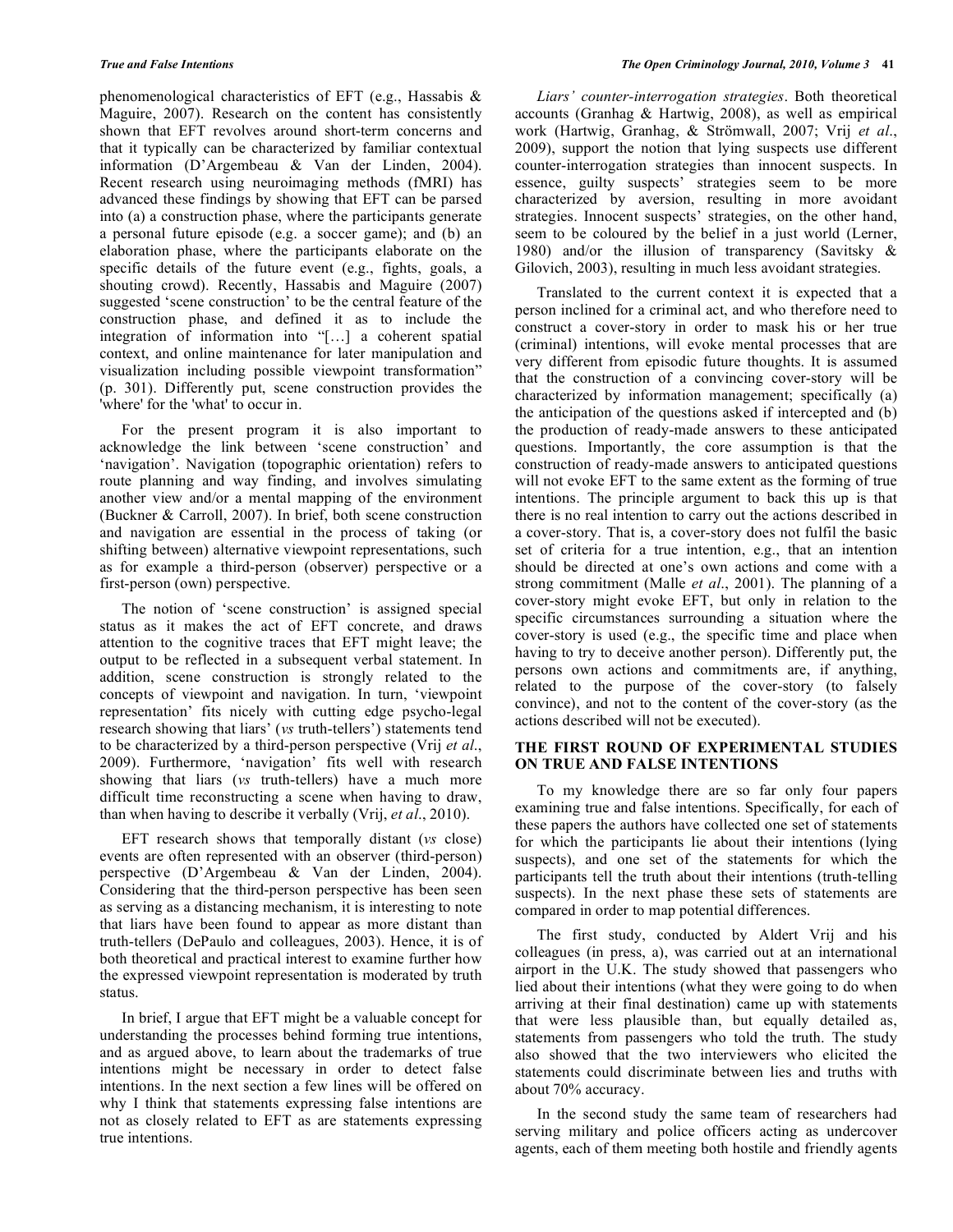(Vrij, Leal, Mann & Granhag, in press, b). This set-up resulted in each participant lying to two agents (to one about past actions, and to one about future actions) and telling the truth to two other agents (to one about past actions, and to one about future actions). The first part of the study showed that false intentions and lies about past actions were less plausible than their truthful counterparts. There was no difference in terms of details comparing truthful and deceptive intentions. This finding confirmed what was found in the first study by Aldert Vrij and his colleagues (in press, a). Experiment 2 showed that observers reading the transcribed interviews were reasonably accurate in discriminating between statements expressing true and statements expressing false intentions (around 70% accuracy), whereas the accuracy rates for discriminating between true and deceptive statements on past actions was much lower (around 55%).

 In the third study Knieps, Granhag and Vrij (2010) asked one group of participants (students) to individually plan a mock-criminal act (to place a memory stick containing illegal material in store in a shopping mall). These participants were also asked to plan a cover-story, to be used if they were stopped outside or inside the shopping mall. Another group of participants (students) were asked to individually plan for going to the same shopping mall in order to carry out a non-criminal act (i.e., to shop a gift for a close friend). Very soon after the planning, and before leaving for the shopping mall, all participants were intercepted and interviewed about their intentions and their planning activities. The participants who had planned a mock-criminal act used their cover-stories during the interview, in order to try to mask their criminal intentions (liars). The participants who had planned to shop a gift told the truth during the interview (truth-tellers). It was predicted and found that the liars' and the truth-tellers' answers to questions on their intentions did not differ with respect to dimensions such as length of answer, details, clarity and plausibility. Furthermore, and in line with what was predicted, the answers in response to questions on the planning activities differentiated liars from truth-tellers. That is, the truth-tellers' answers were significantly richer, and were perceived as significantly more detailed, compared to the liars' answers to the same questions. This pattern of result was explained by that guilty suspects had anticipated questions on their intentions (and therefore prepared a coverstory which covered intentions), but had not anticipated questions on the planning of their intentions (i.e., the coverstory did not cover this aspect). The result showed that the questions on planning (*vs* intent) were rated as much less anticipated by both liars and truth-tellers, but it seems that truth-tellers had an easier time answering these unanticipated questions as they could draw on their memory of the planning.

 The fourth study, conducted by Granhag and Knieps (in press), is based on the same set-up and the same sample of participants as the third study above. In this paper it was argued that the concept of episodic future thought (EFT) would be a good candidate for capturing the core mental processes at play when forming an intention, and that tapping essential EFT features can be helpful in

understanding how statements on the forming of true and false intentions may differ. Specifically, and in line with what has been discussed above, it was argued that the processes relevant for constructing a convincing cover-story (which a guilty suspect needs in order to mask his criminal intention) will be much less characterized by the typical EFT features (e.g., a vivid mental image). It was predicted and found that a significantly higher proportion of truth-telling (*vs* lying) suspects agreed that they had evoked a mental image while planning their future actions. In a similar vein it was found that guilty suspects who claimed to have activated a mental image during the planning phase, provided significantly less rich verbal descriptions of the most dominant mental image compared to truth-telling suspects. Furthermore, tapping memory of EFT using a post-interview questionnaire (where the role-playing on behalf of the lying suspects was called off), revealed that innocent suspects remembered their planning as being more characterized by the activation of mental images, compared to guilty suspects asked to remember the planning of their cover story. In addition, truth-telling suspects reported their memory of having pre-experienced their future actions as much clearer than did the lying suspects who were asked about their memory of having pre-experienced their cover-story. In essence, the combined empirical evidence strongly supported the assumption that EFT is a helpful concept for illuminating the differences that may occur when forming true and false intentions.

## **SUMMING UP**

 In the present paper I set out to do four things. First, to outline the basics of a research program aimed at studying true and false intentions. It goes without saying that this is not the only way to do psycho-legal research on true and false intent - it is perhaps not even the best way - but I believe that it is one possible way forward. Second, I argued that researchers entering this field need to be clear on a number of conceptual issues. Much due to the fact that the field is still so open there is a risk that data is collected before the research question has been decided upon and refined. In the worst of all cases this will lead to solutions searching for their proper problems. Third, I offered a few stepping stones that might be of assistance initiating research in this domain. Finally, the first round of empirical studies on true and false intentions was summarized.

 Needless to say, there is a great need of psycho-legal research on true and false intentions (Granhag, 2010). Briefly put, an increased knowledge on how to interrupt illegal actions planned but not yet committed is of paramount societal value. Furthermore, I think it is only sound that research on intentions is sparked by the problems that practitioners in the field are facing. But I also think that the same research must be organized and conducted in a systematic manner, and that it should be driven by psychological theory. The calls from practitioners and policy-makers for quick-fixes must be met by crystal clear messages on what it takes to address complicated issues programmatically. Furthermore, pseudo-scientific techniques promising to detect criminal intent with a high accuracy rate must be warned against – we are simply not there yet.